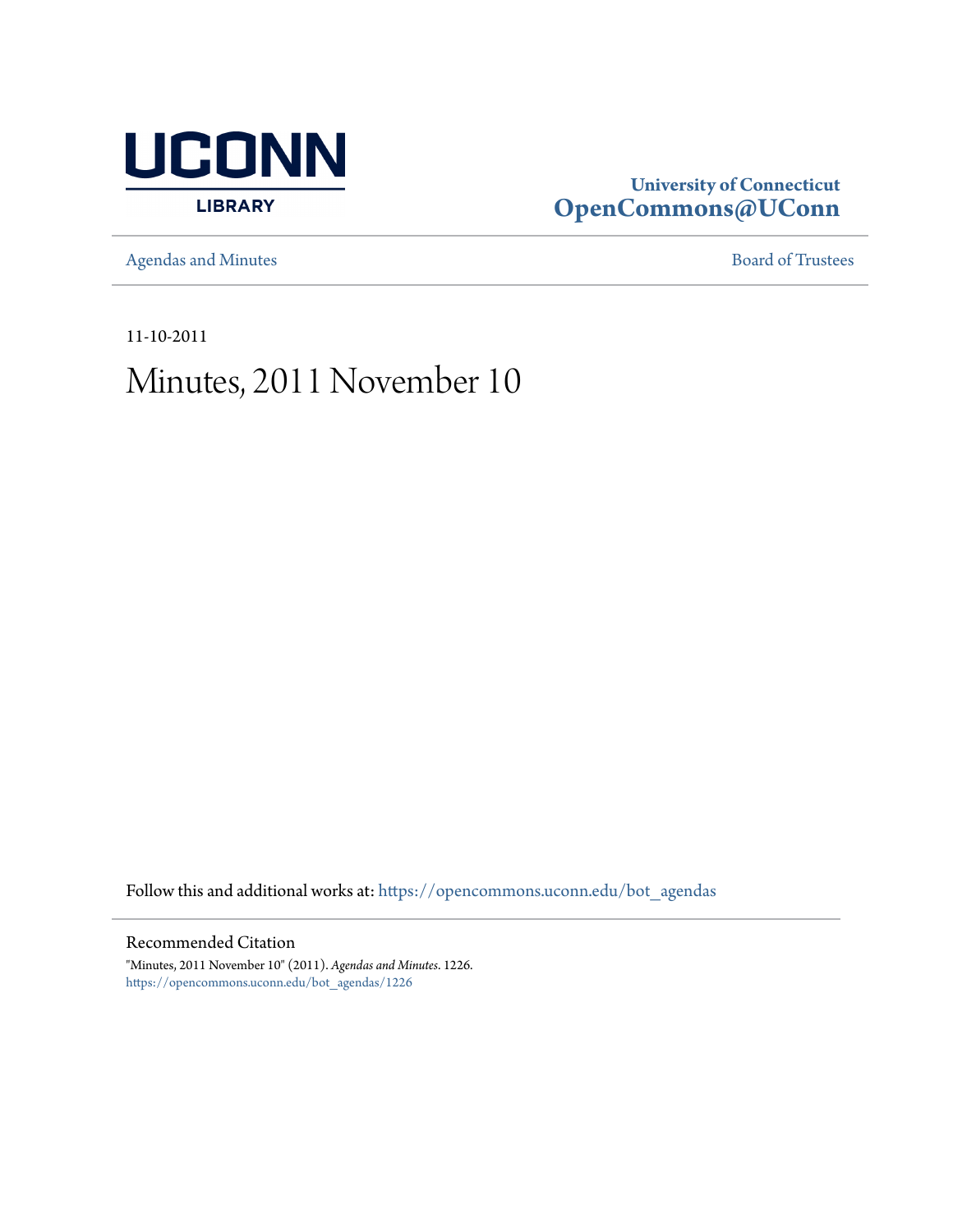# **MEETING OF THE UNIVERSITY OF CONNECTICUT BOARD OF TRUSTEES**

# **MINUTES**

University of Connecticut November 10, 2011 Rome Commons Ballroom South Campus Complex Storrs, Connecticut

# **OPEN SESSION**

The meeting was called to order at 11:02 a.m. by Chairman Lawrence McHugh. Trustees present were: Francis Archambault, Jr., Brien Buckman, Richard Carbray, Jr., Sanford Cloud, Jr., Marilda Gandara, Lenworth Jacobs, Jr., Thomas Kruger, Steven Reviczky, Thomas Ritter, Wayne Shepperd, and Alvin Wilson, Jr., who represents the Governor's Office.

Trustees Peter Drotch, Rebecca Lobo, Catherine Smith, and Richard Treibick participated by telephone.

Trustees Louise Bailey, Denis Nayden, Stefan Pryor, and Adam Scianna were absent.

#### **EXECUTIVE SESSION**

On a motion by Mr. Ritter, seconded by Dr. Archambault, the Board voted unanimously to go into Executive Session at 11:04 a.m. to discuss:

- 1. Preliminary drafts and notes that the University has determined that the public interest in withholding such documents clearly outweighs the public interest in disclosure; and
- 2. Personnel or medical files and similar files the disclosure of which would constitute an invasion of personal privacy; and
- 3. Records pertaining to strategy and negotiations with respect to pending claims or pending litigation to which the public agency is a party.

Chairman McHugh noted that on the advice of counsel only staff members whose presence was necessary to provide their opinion would be permitted to attend Executive Session.

Trustees present were: Archambault, Buckman, Carbray, Cloud, Gandara, Jacobs, Kruger, McHugh, Reviczky, Ritter, Shepperd, and Alvin Wilson, Jr., who represents the Governor's Office.

Trustees Drotch, Lobo, Smith and Treibick participated by telephone.

The following University staff were present for the entire Executive Session: President Herbst, Executive Secretary to the Board Rubin, and Executive Officer Orr.

Assistant Attorneys General Ralph Urban, Michael Sullivan, and William Kleinman were also present for the entire Executive Session.

The following University staff were present for part of the Executive Session: Provost and Executive Vice President for Academic Affairs Nicholls, Interim Vice President for Health Affairs Austin, Vice President and Chief Operations Officer Feldman, Vice President and Chief Financial Officer Gray, Health Center Chief Financial Officer Biancamano, Acting Health Center Chief of Staff Callahan, and Health Center Director for Health Affairs Policy Wetstone.

Executive Session ended at 12:27 p.m**.**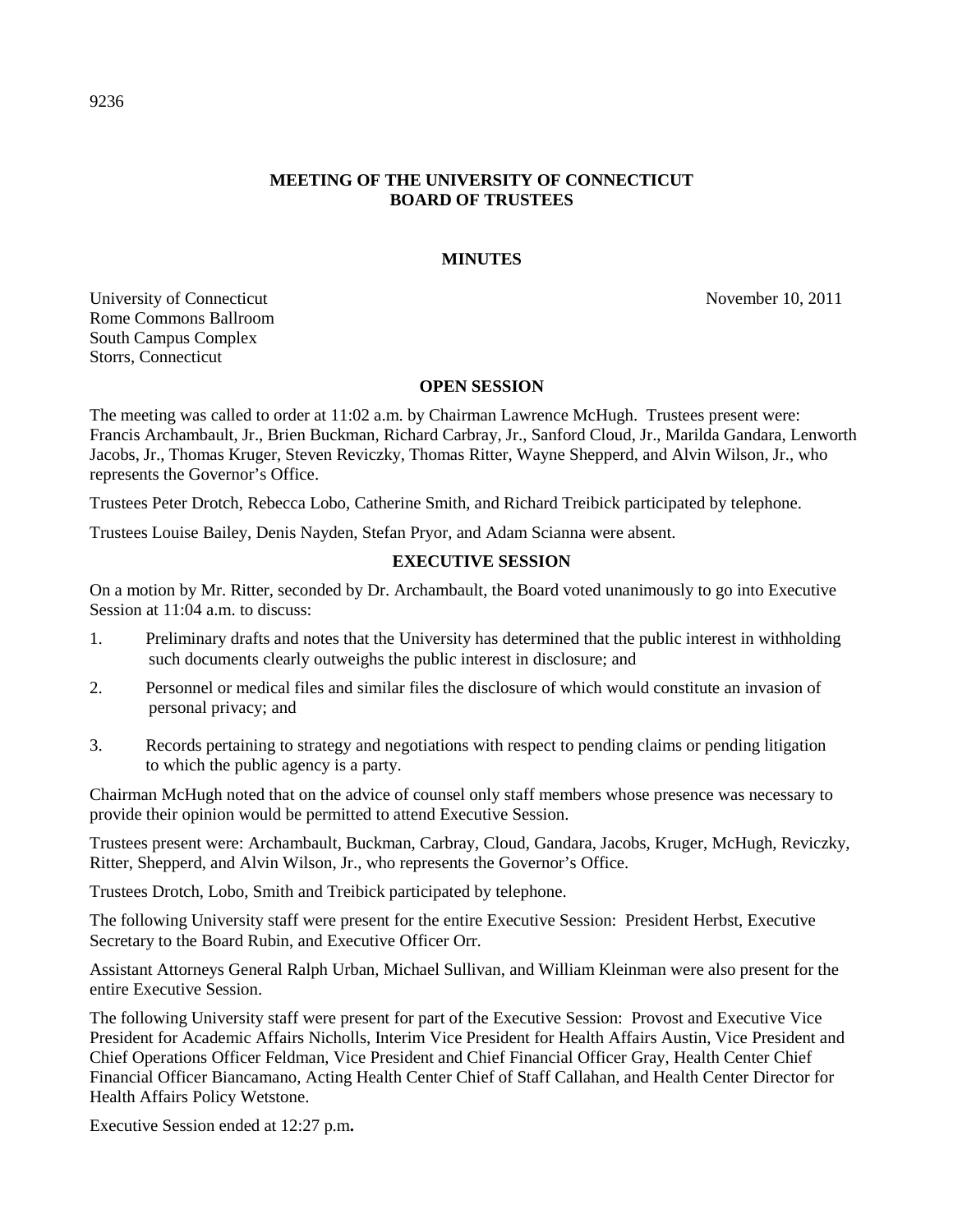#### 9237

#### November 10, 2011

#### **OPEN SESSION**

The Board returned to Open Session at 12:30 p.m. Trustees Lobo and Smith rejoined the meeting by telephone. Senate Representatives Rajeev Bansal, Gary English, Donna Korbel, and William Stwalley also rejoined the meeting.

1. Public Participation

There were no members of the public who wished to address the Board.

- 2. Chairman's Report
	- (a) Matters outstanding

Chairman McHugh welcomed Commissioner of Education Stefan Pryor to the Board and thanked Acting Commissioner George Coleman for serving in the interim.

(b) Minutes of the meeting of September 28, 2011

On a motion by Mr. Cloud, seconded by Mr. Shepperd, the Board voted unanimously to approve the minutes of the meeting of September 28, 2011.

(c) Consent Agenda Items:

On a motion by Mr. Kruger, seconded by Mr. Shepperd, the Board voted unanimously to approve the Consent Agenda items, which includes a revised Contracts and Agreement List.

(A copy of the revised Contracts and Agreements list is attached to the file copy of the Board minutes.)

| (1) | Contracts and Agreements for the Storrs-based programs<br>and the Health Center                                                                           | (Attachment 1) |
|-----|-----------------------------------------------------------------------------------------------------------------------------------------------------------|----------------|
|     | (Vice-Chair Ritter abstained from voting on this item.)                                                                                                   |                |
| (2) | Award of Tenure                                                                                                                                           | (Attachment 2) |
| (3) | Appointment of Dr. Richard L. Schwab to the Neag<br>Professorship in the Neag School of Education                                                         | (Attachment 3) |
| (4) | Approval of Proposed Changes to the By-Laws of the<br>University of Connecticut (Article IX - The University<br>Senate)                                   | (Attachment 4) |
| (5) | Graduate Certificate Program in Clinical and Translational<br>Research in the School of Medicine at the University of<br><b>Connecticut Health Center</b> | (Attachment 5) |
| (6) | Location Modification to Offer the English Major at the<br><b>Avery Point Campus</b>                                                                      | (Attachment 6) |
| (7) | Revisions to the University's Policy Statement:<br>Affirmative Action and Equal Employment Opportunity                                                    | (Attachment 7) |
| (8) | Revisions to the University's <i>Policy Statement on Harassment</i>                                                                                       | (Attachment 8) |
| (9) | Reports of the Endowed Chairs for the Period July 1, 2010<br>to June 30, 2011 (Health Center)                                                             | (Attachment 9) |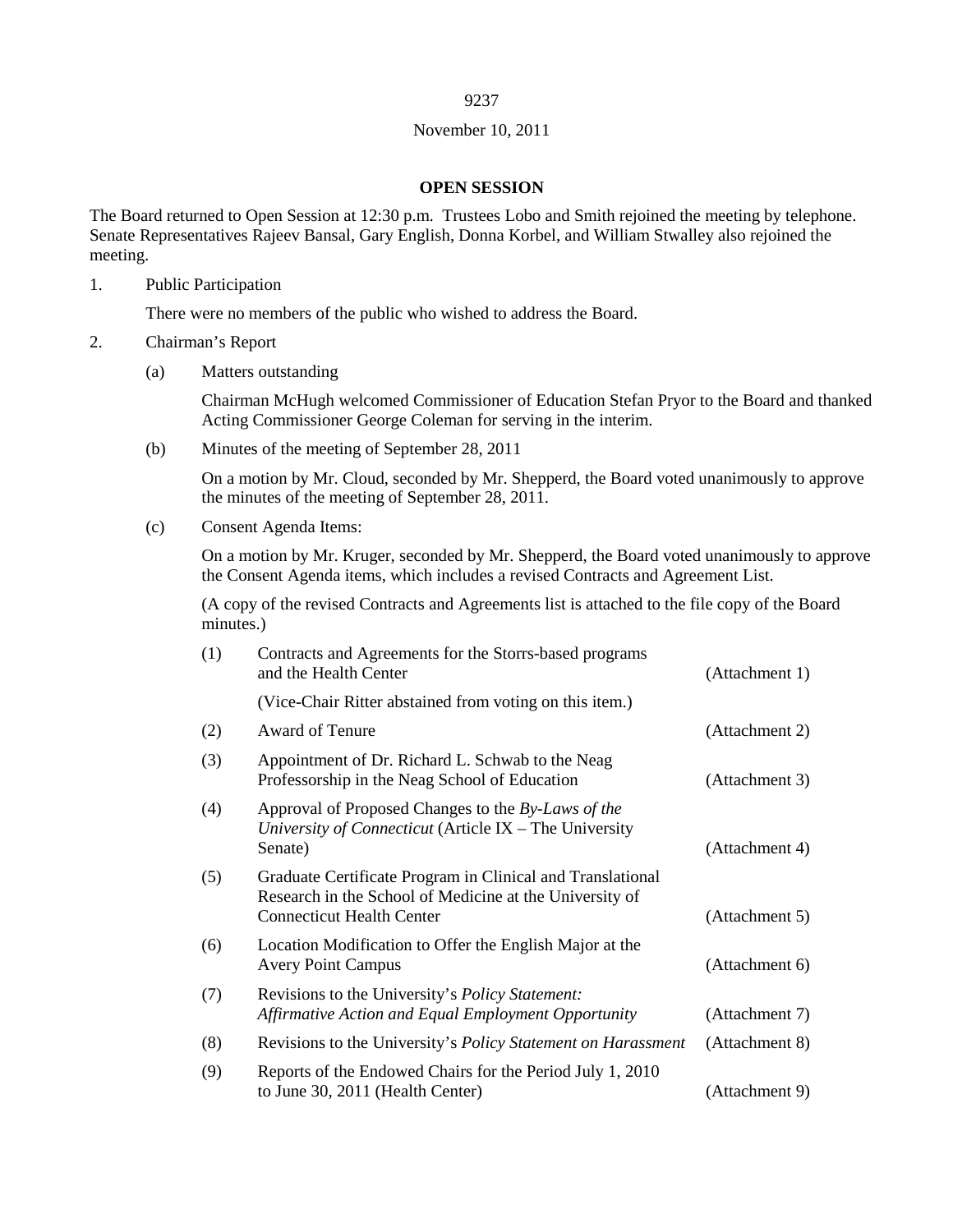# 9238

# November 10, 2011

- 3. President's Report
- 4. Academic Affairs Committee Report
	- (a) Report on Committee activities
- 5. Financial Affairs Committee Report

Trustee Archambault gave the Financial Affairs Committee report on behalf of Vice-Chair Drotch.

- (a) Report on Committee activities
- (b) Items requiring Board discussion and approval:

On a motion by Mr. Kruger, seconded by Mr. Shepperd, the Board voted unanimously to approve the following project budgets:

| (1) | Project Budget (Design) for Law School Renovations/   |                 |
|-----|-------------------------------------------------------|-----------------|
|     | Improvements – Starr, Chase, Hosmer, and Knight Halls |                 |
|     | <b>Building Envelope Repair</b>                       | (Attachment 10) |
| (2) | Project Budget (Final) for Biobehavioral Complex      |                 |
|     | <b>Replacement (Renovation)</b>                       | (Attachment 11) |

(3) Project Budget (Final) for McMahon Dining Hall Renovations (Attachment 12)

On a motion by Mr. Ritter, seconded by Dr. Jacobs, the Board voted unanimously to add to the agenda and to approve the following item:

The University of Connecticut's Strategic Redesign Initiative (McKinsey Report)

(A copy of the Strategic Redesign Initiative (McKinsey Report) is attached to the file copy of the Board minutes.)

- 6. Health Center Report
	- (a) Report on Health Center activities
- 7. Joint Audit and Compliance Committee Report
	- (a) Report on Committee activities
- 8. Buildings, Grounds and Environment Committee Report
	- (a) Report on Committee activities
- 9. Construction Management Oversight Committee Report
	- (a) Report on Committee activities
- 10. Student Life Committee Report
	- (a) Report on Committee activities
- 11. Institutional Advancement Committee Report

Trustee Archambault gave the Institutional Advancement Committee report on behalf of Vice-Chair Treibick.

(a) Report on Committee activities